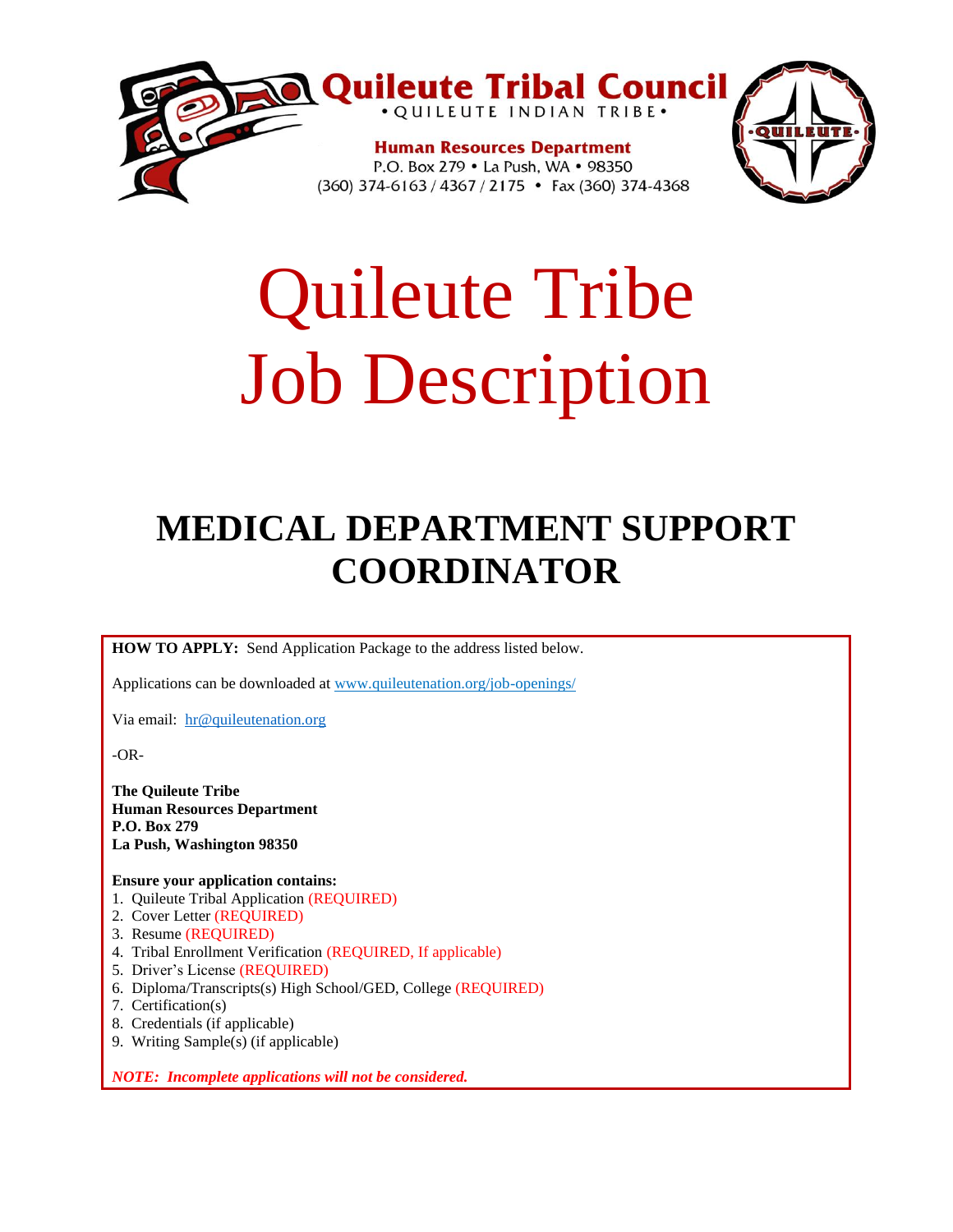| Position:   | <b>Medical Department Support Coordinator</b> |
|-------------|-----------------------------------------------|
| Supervisor: | Primary Care Provider                         |
| Location:   | <b>Health Center</b>                          |
| Work Info:  | Full Time: 40 Hrs/Week (M-F)                  |
| Salary:     | DOO/E                                         |
| Open:       | $2/15/22$ – Open Until Filled                 |

### **POSITION SUMMARY:**

The Medical Department Support Coordinator (MDSC) is responsible for performing the day-today high-level administrative duties, including case management & projects, for the Primary Care Provider(s) in addition to the overall Medical Department, as it relates to the integrated care team.

The goal of the Medical Department Support is to help cultivate a trust relationship between the medical department, other clinic programs, and the community while ensuring efficiency among resources.

#### **ESSENTIAL DUTIES AND RESPONSIBILITIES INCLUDE THE FOLLOWING:**

Follow thru with tasks assigned by Primary Care Provider(s) which may include, but are not limited to:

- Maintain a high level of confidentiality.
- Follow through on assigned tasks, including documentation of progress/completion.
- Coordinate beneficiary care including management of referrals.
- Vaccine program management.
- Laboratory supply inventory and management.
- Pharmacy inventory and management.
- Medical supply inventory, re-stocking, and ordering.
- Creation of forms and spreadsheets.
- Assist with schedules.
- Communicate with outside facilities such as referring hospitals, pharmacies, specialty clinics, etc.
- Maintain cleanliness & sanitization of medical department spaces.
- Other duties as assigned.

# **SKILLS, KNOWLEDGE AND ABILITIES**

- Ability to establish and maintain an effective working relationship with the Quileute Tribal members, staff, customers, and various levels of associates.
- Working knowledge of principles and practices of team building to build a team environment that fosters collaboration, innovation, and continuous process improvement.
- Ability to consistently assert self while developing leadership skills.
- Ability to make administrative and procedural decisions in a timely manner.
- Ability to react calmly and effectively when faced with crisis or dysregulated customers.
- Ability to maintain a high level of confidentiality.
- Strong computer skills and software knowledge to meet the requirements of the position.
- Detail oriented and ability to consistently produce high quality work with very few errors.
- Demonstrates respect for and awareness of Quileute customs, traditions, and historical background.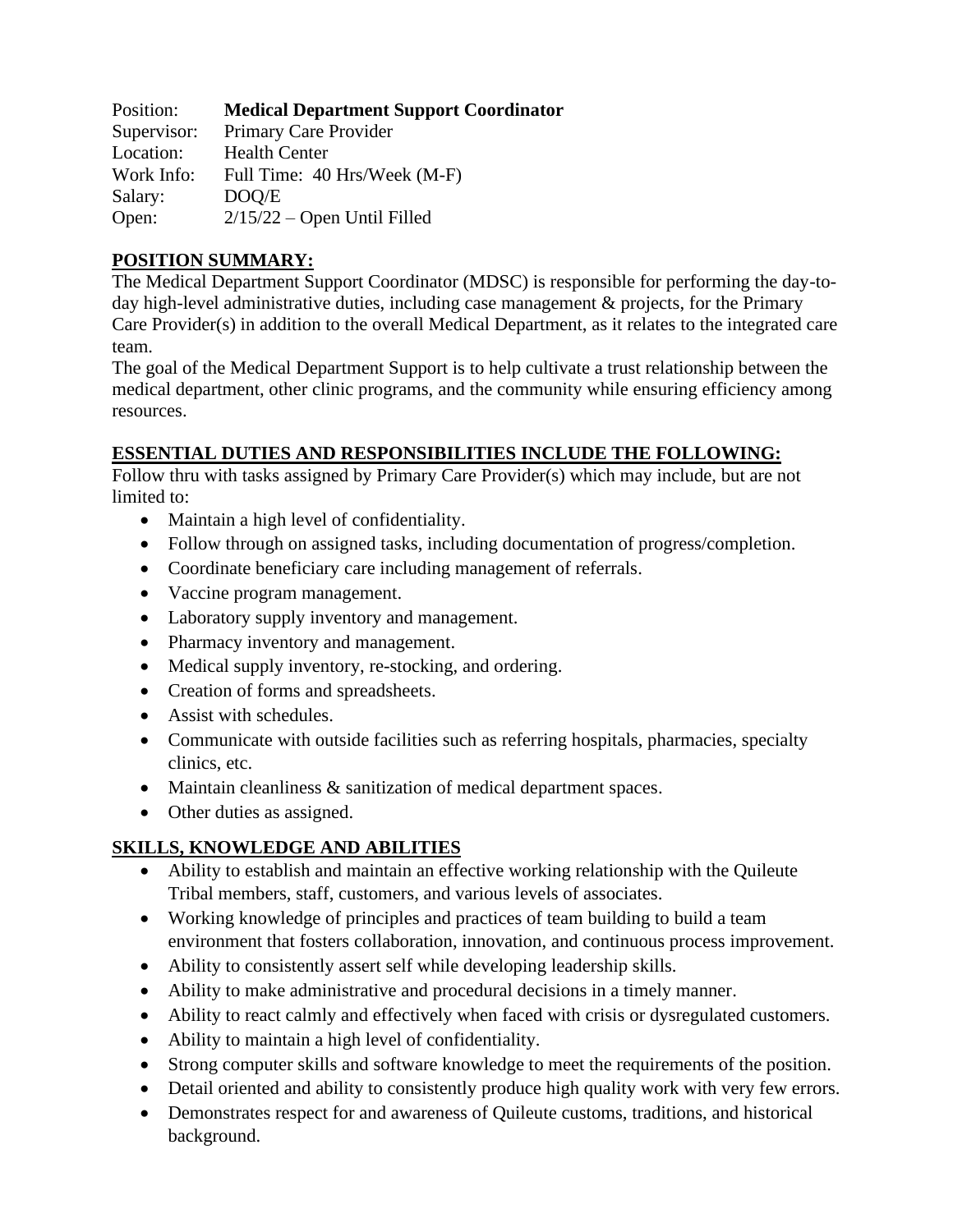#### **WORK ENVIRONMENT:**

Work is performed in a health care setting with occasional community work, i.e., vaccination clinics or health fairs. Due to the nature of the setting, there is potential risk for exposure to illness or agitated people. The work environment characteristics described here are representative of those an employee encounters while performing the essential functions of this job. Reasonable accommodations may be granted in particular cases.

#### **PHYSICAL DEMANDS:**

The physical demands described here are representative of those that must be met by an employee to successfully perform the essential functions of this job. Reasonable accommodations may be made to enable individuals with disabilities to perform the essential functions. While performing the duties of this job, the employee is frequently required to sit and stand. The employee must occasionally lift and/or move up to 10 pounds.

#### **SUPERVISORY RESPONSIBILITY:**

This position does not have any supervisory duties unless delegated by the Director, or per documented training.

# **QUALIFICATIONS:**

#### **Required Qualifications:**

- 1. High school diploma or GED.
- 2. Must be reliable and able to work independently.
- 3. Must be a self-starter.
- 4. Ability to communicate effectively with beneficiaries and staff.
- 5. Must be able to maintain strict confidentiality in alignment with the Health Insurance Portability & Accountability Act (HIPPA).
- 6. Willing to commit to further professional development.
- 7. Must have knowledge of trauma informed care, substance use disorders, mental health, and/or be willing to attend trainings as requested.
- 8. Working knowledge and relationship with the community, especially communities where Quileute tribal members live.
- 9. Able to follow all policies and procedures set forth by the Quileute Health Center and Tribal Council.
- 10. Must pass criminal background check and drug screen.

#### **Minimum/Preferred Qualifications:**

- 1. Current First Aid and CPR card or will obtain such credentialing immediately upon hire.
- 2. Must possess a valid Washington State Driver's License.
- 3. Must be able to lift to 50 lbs.
- 4. Demonstrated ability to use critical thinking in decision making.
- 5. At least one year of previous experience in a medical setting.
- 6. Experience using Excel, Outlook, scanning, and facsimile machines.
- 7. Experience working in a tribal health clinic desired.